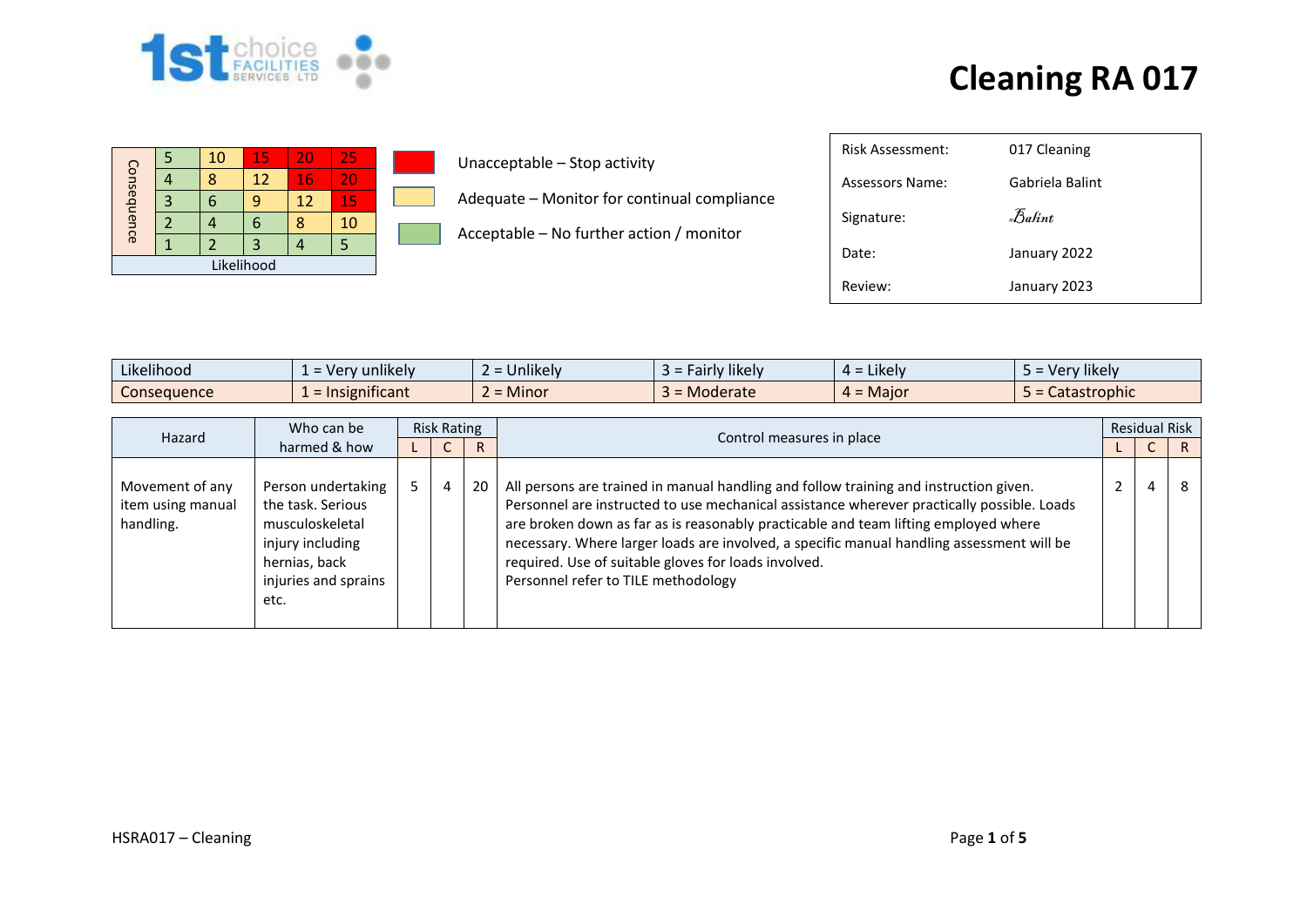

| Slips, trips and falls                          | Persons<br>undertaking the<br>task. Serious injury<br>potential increasing<br>due to MH activity. | 4 | Δ                  | 16        | Routes and areas are checked for obstructions and availability of space or other hazards i.e.<br>wet floor, uneven or slippery surfaces and cables etc. prior to use. Good housekeeping<br>standards are maintained and inspected at all times. Use of protective / suitable footwear<br>ensuring it is sufficient for the conditions, footwear clear of grease and muck etc. that may<br>compromise grip.<br>Good cable management to be maintained for the duration of the task.<br>Use of suitable signage / barriers in public areas to warn / prevent contact with hazards. | 2              |                      | 8            |
|-------------------------------------------------|---------------------------------------------------------------------------------------------------|---|--------------------|-----------|----------------------------------------------------------------------------------------------------------------------------------------------------------------------------------------------------------------------------------------------------------------------------------------------------------------------------------------------------------------------------------------------------------------------------------------------------------------------------------------------------------------------------------------------------------------------------------|----------------|----------------------|--------------|
|                                                 | Who can be                                                                                        |   | <b>Risk Rating</b> |           | Control measures in place                                                                                                                                                                                                                                                                                                                                                                                                                                                                                                                                                        |                | <b>Residual Risk</b> |              |
| Hazard                                          | harmed & how                                                                                      |   | $\mathsf{C}$       | ${\sf R}$ |                                                                                                                                                                                                                                                                                                                                                                                                                                                                                                                                                                                  |                | C                    | $\mathsf{R}$ |
| Lack of security                                | Persons<br>undertaking the<br>task and owners /<br>occupiers Risk of<br>theft / violence etc.     | 3 | 3                  | 9         | Maintenance of security at all times to include closing doors, not leaving equipment etc.<br>outside premises or unattended for extended periods, maintain vigilance. Personnel signing<br>in procedures in place. ID In place. Suitable supervision in place / available.                                                                                                                                                                                                                                                                                                       | 2              | 3                    | 6            |
| Vulnerable persons'<br>anthropogenic<br>hazards | Personnel<br>undertaking the<br>task and others.<br>Risk of injury /<br>psychological harm        | 3 | 3                  | 9         | Where vulnerable persons have been notified, lone working is prohibited. If threatened or<br>accused, personnel to leave and report as soon as practicable to their line manager for<br>further advice ensuring that the premises are left in a safe condition (SFARP).<br>Refer to lack of security where vulnerable persons are in place. Suitable supervision in place /<br>available.                                                                                                                                                                                        | $\overline{2}$ | 3                    | 6            |
| Inadequate lighting<br>conditions               | Persons<br>undertaking task.<br>Serious injury<br>potential through<br>contact.                   | 4 | 4                  | 16        | Pre-use check to ensure that sufficient lighting is in place for the duration of the works.<br>Personnel to assess for different conditions and time of day. Additional task lighting where<br>required, not to impact on traffic routes with festoon lighting leads etc. hung out of reach<br>SFARP.                                                                                                                                                                                                                                                                            | 2              | $\overline{a}$       | 8            |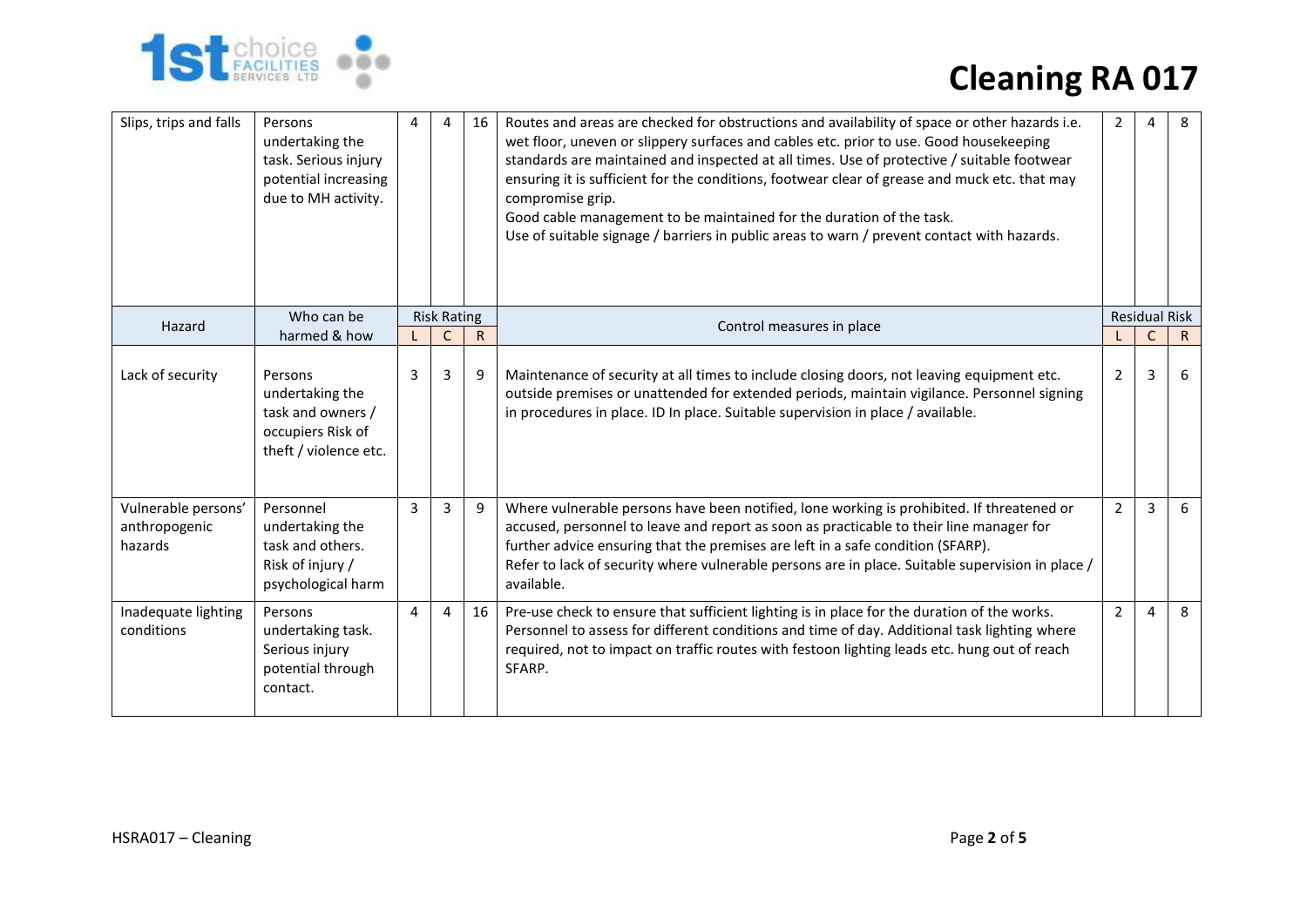

| Work at height                       | Persons<br>undertaking the<br>task. Serious injury<br>potential / fatality<br>through falling<br>from height                           | 3 | 5                  | 15        | In line with training delivered, Personnel are instructed in the following. All work at height is<br>to be planned and only undertaken by competent persons or if being trained, supervised by<br>a competent person. Personnel aware of fragile surfaces and open voids and edges ensuring<br>adequate protection is in place. Work at height is not undertaken where weather conditions<br>prohibit safe working. Use of suitable professional equipment only. | $2^{\circ}$    | 5              | 10                   |
|--------------------------------------|----------------------------------------------------------------------------------------------------------------------------------------|---|--------------------|-----------|------------------------------------------------------------------------------------------------------------------------------------------------------------------------------------------------------------------------------------------------------------------------------------------------------------------------------------------------------------------------------------------------------------------------------------------------------------------|----------------|----------------|----------------------|
| Use of ladders,<br>steps and hop ups | Persons<br>undertaking the<br>task. Serious injury<br>potential / fatality<br>through falling<br>from height                           | 3 | 5 <sup>1</sup>     | 15        | All ladders and steps to conform to guidance standards i.e. Class 1 EN 131 professional. In<br>line with training delivered, ladders and steps etc. should only be used where they can be set<br>up correctly and secured where practicable. Ladder / steps / ground conditions are checked<br>pre-use. Correct selection of equipment is required at all times.                                                                                                 | $\overline{2}$ | 5              | 10                   |
| Hazard                               | Who can be                                                                                                                             |   | <b>Risk Rating</b> |           |                                                                                                                                                                                                                                                                                                                                                                                                                                                                  |                |                | <b>Residual Risk</b> |
|                                      | harmed & how                                                                                                                           |   | C                  | ${\sf R}$ | Control measures in place                                                                                                                                                                                                                                                                                                                                                                                                                                        | L              | $\mathsf{C}$   | $\mathsf{R}$         |
| Use of machinery                     | Personnel using<br>machinery and<br>others in the<br>vicinity, serious<br>injury potential                                             | 3 | 4                  | 12        | All equipment to be checked pre-use to ensure that it is fit for the task. Use of two hands on<br>tooling SFARP i.e. floor buffers.<br>All equipment is checked pre-use to ensure that any leads, cables, casings and connections<br>are free from damage which may cause an electric shock. Portable equipment is liable to<br>regular PAT testing at the recommended intervals. Remove any defective equipment from<br>service.                                | $\overline{2}$ | 4              | 8                    |
| Use of vibrating<br>equipment        | Personnel and<br>others working<br>with vibrating<br>equipment<br>Potential for long /<br>short term<br>musculoskeletal<br>damage i.e. | 3 | 4                  | 12        | The use of vibrating equipment is kept to a minimum through the use of best available<br>technology & task rotation SFARP. Where the use of such equipment is required, trigger<br>times are recorded and measured against guidance.<br>Personnel are required to report any effects from the use of vibrating machinery including<br>numbness and tingling in order for occupational health professionals to be consulted as may<br>be required.                | $\overline{2}$ | $\overline{4}$ | 8                    |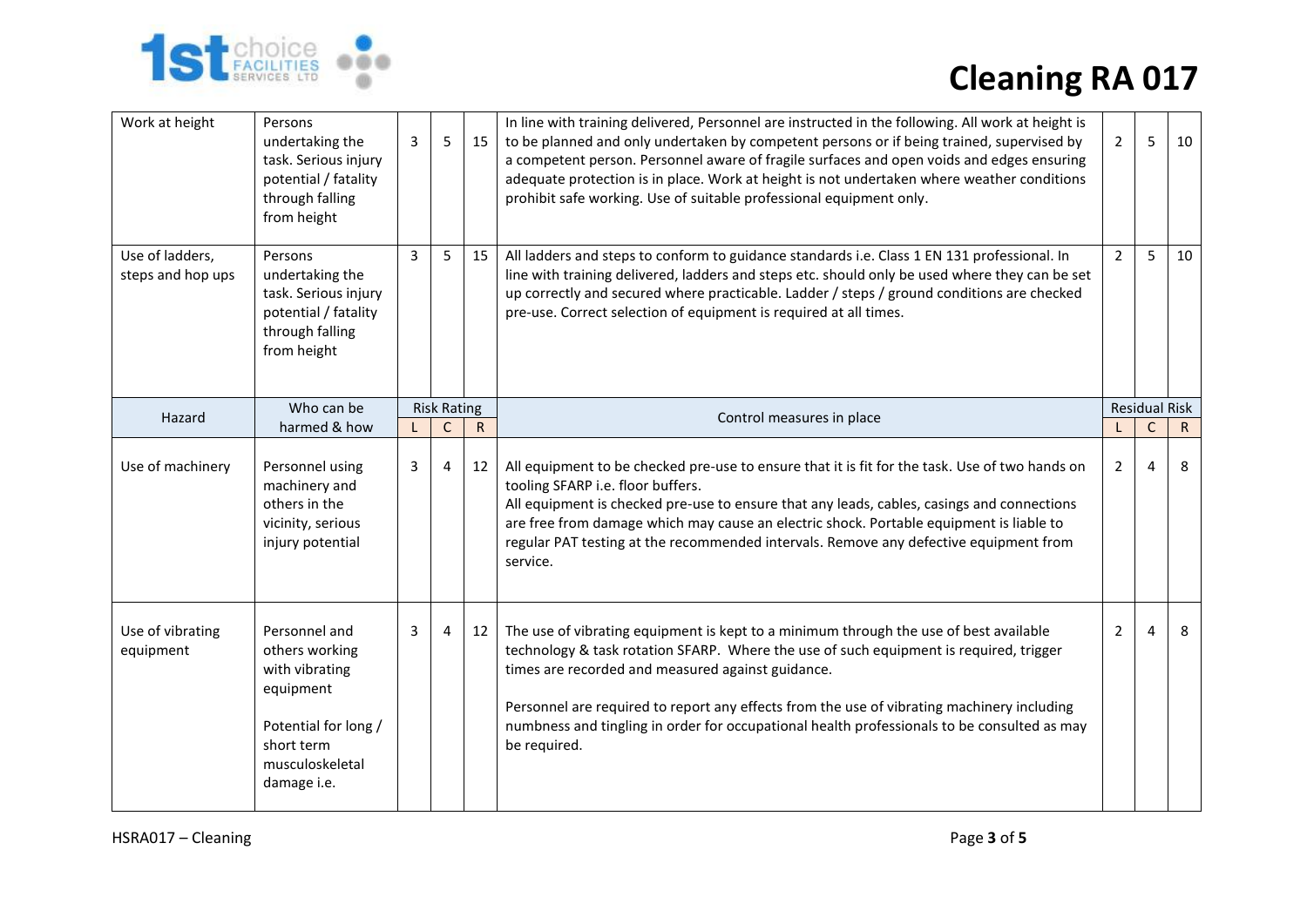

|                                          | vibration white<br>finger.                                                                                                                                                                                                                              |   |                    |           | Hand arm vibration requires that where exposure action level of 2.5m/s2 A (8) is evident,<br>suitable technical and organisational measures shall be put in place to reduce exposure<br>including assessing / using alternative equipment and / or task rotation.                                                                                                                                                                                                                                                                                                                                                                                                                                                                                                                                |                                          |                                            |                               |  |
|------------------------------------------|---------------------------------------------------------------------------------------------------------------------------------------------------------------------------------------------------------------------------------------------------------|---|--------------------|-----------|--------------------------------------------------------------------------------------------------------------------------------------------------------------------------------------------------------------------------------------------------------------------------------------------------------------------------------------------------------------------------------------------------------------------------------------------------------------------------------------------------------------------------------------------------------------------------------------------------------------------------------------------------------------------------------------------------------------------------------------------------------------------------------------------------|------------------------------------------|--------------------------------------------|-------------------------------|--|
| Use of substances<br>hazardous to health | All personnel who<br>use or may be<br>affected by the use<br>of hazardous<br>substances, serious<br>injury potential                                                                                                                                    | 3 | $\overline{4}$     | 12        | Use of product information including COSHH assessments and manufacturers instructions on<br>packaging. Use of authorised substances only. Use of suitable PPE and ventilation as<br>determined in COSHH assessment / MSDS.<br>Personnel to be aware of others who may be affected by the use of the substance.<br>Substances are to be stored in original containers and stored in accordance with information<br>outlined in COSHH assessments and MSDS.                                                                                                                                                                                                                                                                                                                                        | $\overline{2}$                           | $\overline{4}$                             | 8                             |  |
|                                          | Who can be                                                                                                                                                                                                                                              |   | <b>Risk Rating</b> |           |                                                                                                                                                                                                                                                                                                                                                                                                                                                                                                                                                                                                                                                                                                                                                                                                  |                                          |                                            | <b>Residual Risk</b>          |  |
| Hazard                                   | harmed & how                                                                                                                                                                                                                                            |   | $\mathsf{C}$       | ${\sf R}$ | Control measures in place                                                                                                                                                                                                                                                                                                                                                                                                                                                                                                                                                                                                                                                                                                                                                                        |                                          | C                                          | $\mathsf{R}$                  |  |
| Contact with<br>respirable dusts         | All persons<br>undertaking the<br>task and others i.e.<br>members of the<br>public, clients,<br>tenants and young<br>persons.<br>Potential for mild<br>irritation through<br>to long term<br>adverse health<br>effects including<br>cancers, silicosis, | 3 | 4                  | 12        | All dust emitting operations are kept to a minimum with dust suppression employed as<br>determined the best option at the location of the works.<br>In an enclosed area, the use of local exhaust ventilation is to be employed together<br>with additional controls as may be required.<br>The use of on tool extraction / collection with controls mounted onto or integrated<br>into the hand-held tool to capture dust emissions.<br>Dusts may be dampened down using either water or a suitable surfactant. Damping<br>down of works is to be continuous for the time the tooling is in use.<br>Use of suitable and sufficient PPE from FFP3 standard mask for general dusts<br>through to powered masks or hoods. Personnel to undergo fit testing to ensure the<br>use of PPE is correct. | $\mathbf{1}$<br>$\overline{2}$<br>1<br>2 | $\overline{4}$<br>4<br>4<br>$\overline{4}$ | $\overline{a}$<br>8<br>4<br>8 |  |